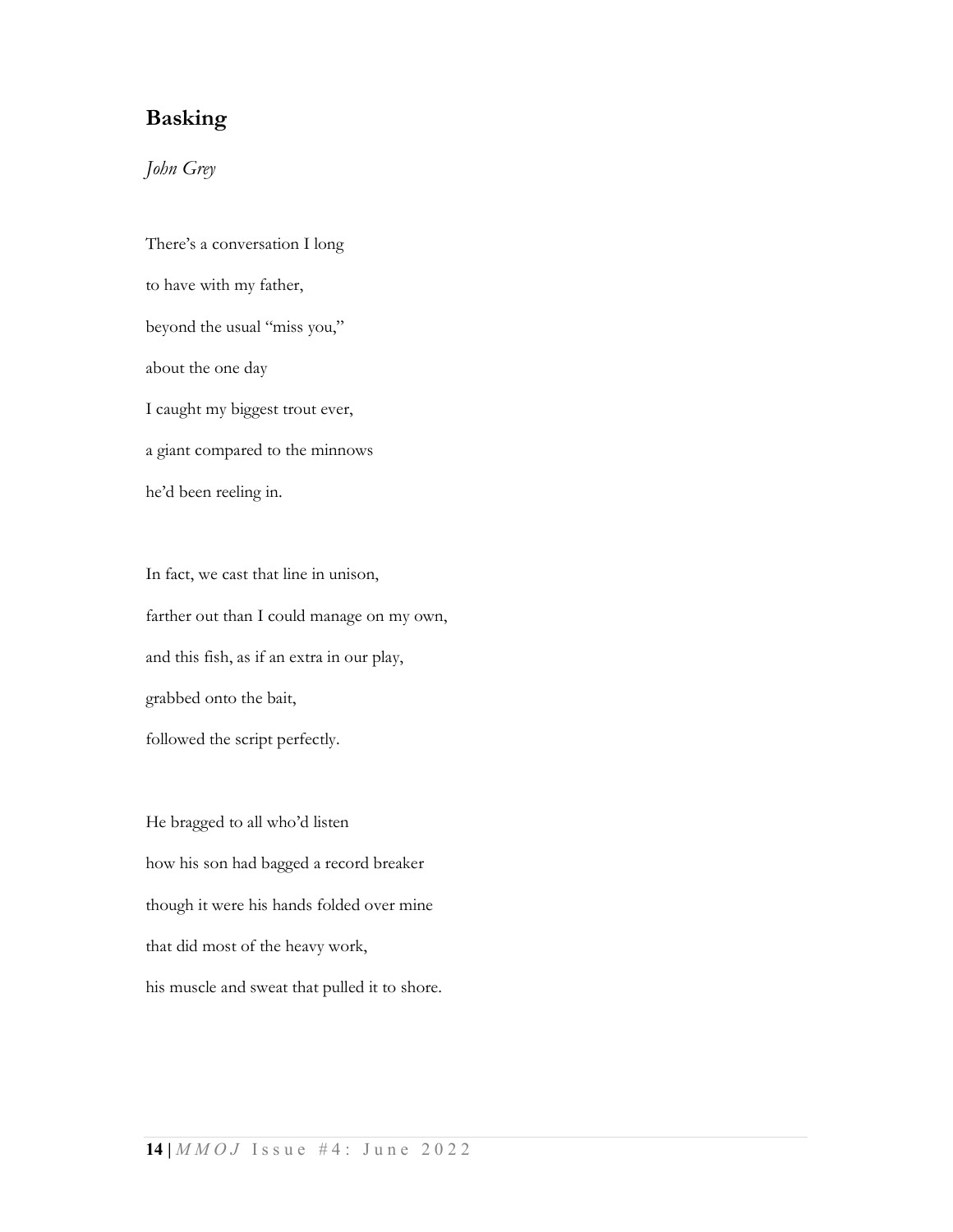I want to touch those thick fingers, admire his chin's dark stubble, but mostly hear his deep voice explain why he let me take all the glory.

So there's a conversation I long to have with my father, about the day he caught the biggest trout ever, why he reeled me in like one more minnow, muttered something like, "Good job son."

I was glad to bask in it then. But now my basking days are through. And the glory needs a new home.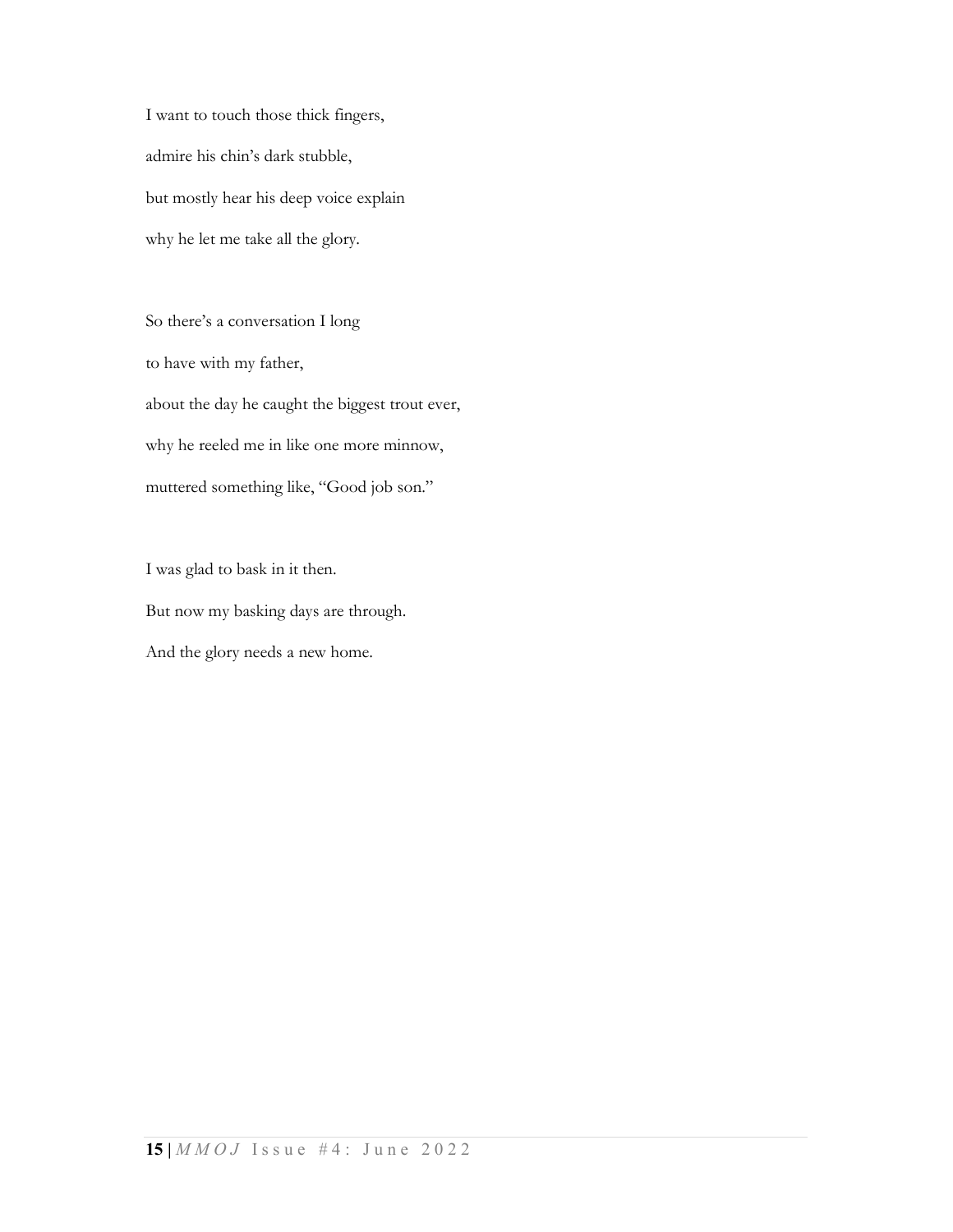## In a Recent Dream

John Grey

I play in my backyard, keeping peace in the imagined badlands, running and laughing on repeat, then stop suddenly, look up, see my mother in the kitchen window, thin and gray,

the silent hands,

the old wounds,

drab colors,

a window for each eye,

framed by weatherboards

gleaming from the setting sun.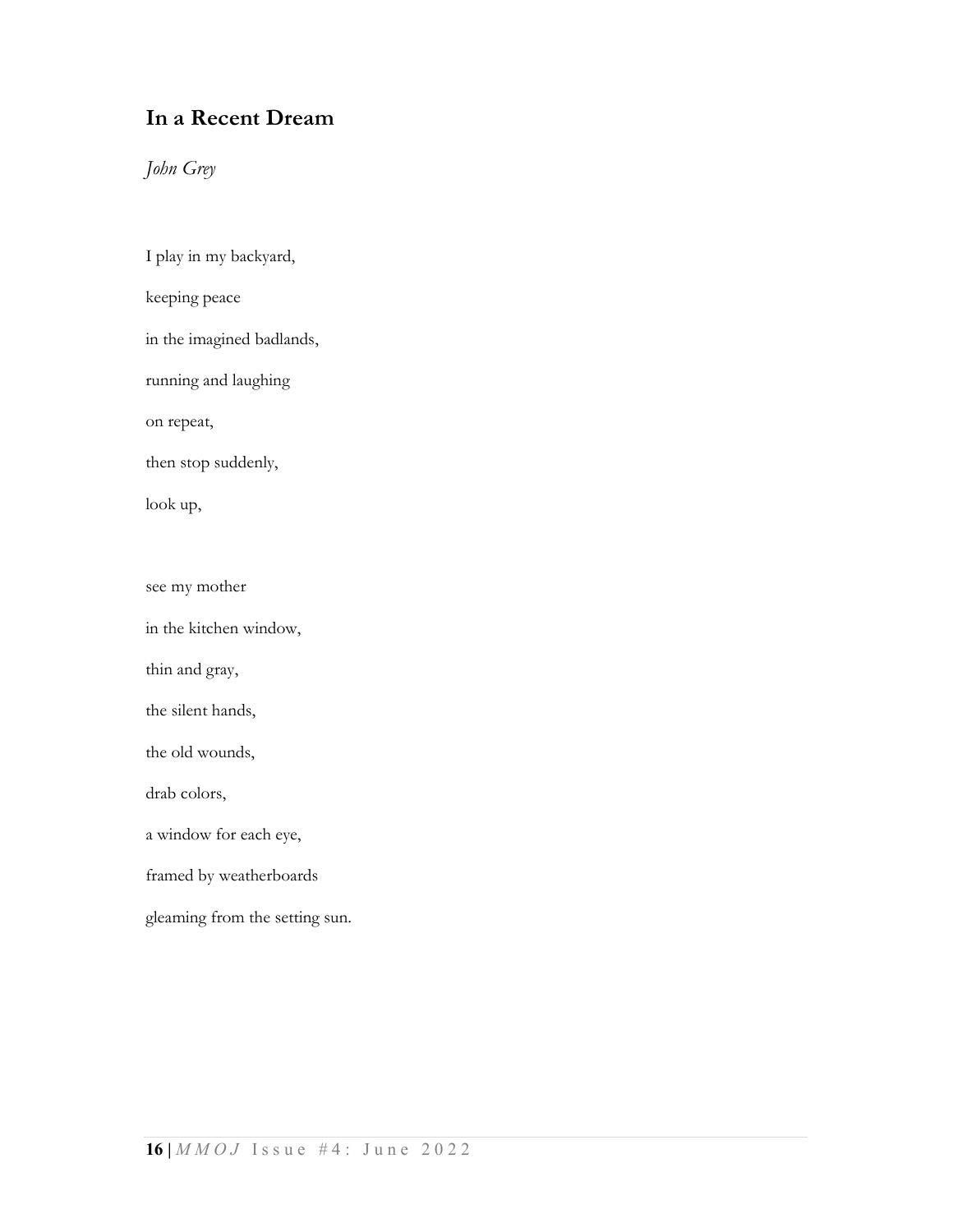East already black,

time to go in,

as the grass fades

and the fence is disappearing,

but for me,

just me,

let me be a child,

a moment more

please -

a moment.

Dinner's ready,

she mouths.

With ghosts

and with memory,

sometimes the eyes

hear so much clearer

than the ears.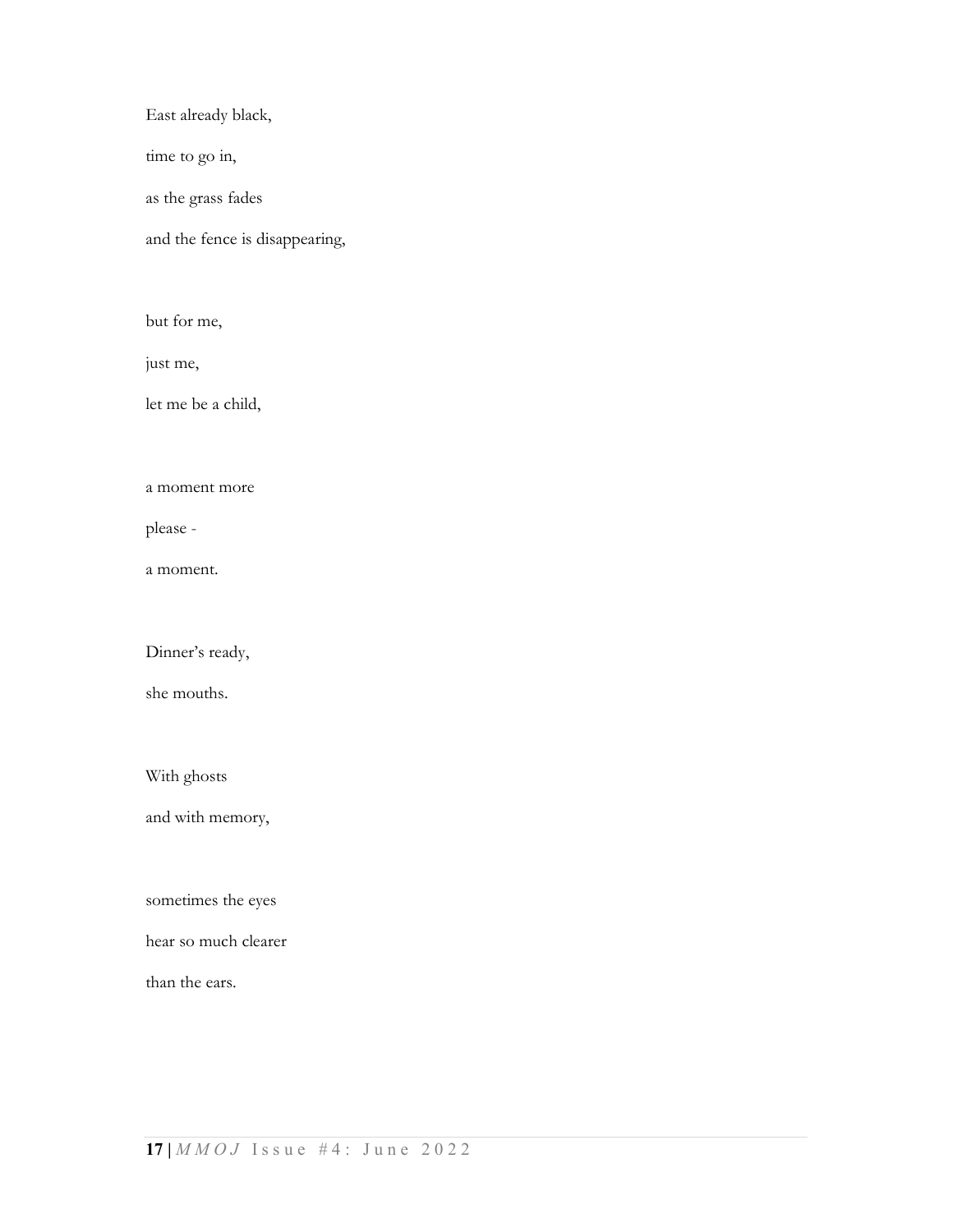## That Failed First Attempt

John Grey

So there we were.

In a shed of all places.

Your back uncomfortable against a lawn mower.

Me nudging aside paint cans and footballs

to make a space.

I was seventeen, old enough

but as raw as any rookie

and still under the moral thumb

of parents.

You were a year older

but equally as untutored, uninformed,

I closed the door

to make it dark.

Too dark.

A slight movement

brought a shovel down crashing.

You caught your blouse on a nail.

My jeans leg dipped in something wet.

And there was that deflated raft to contend with.